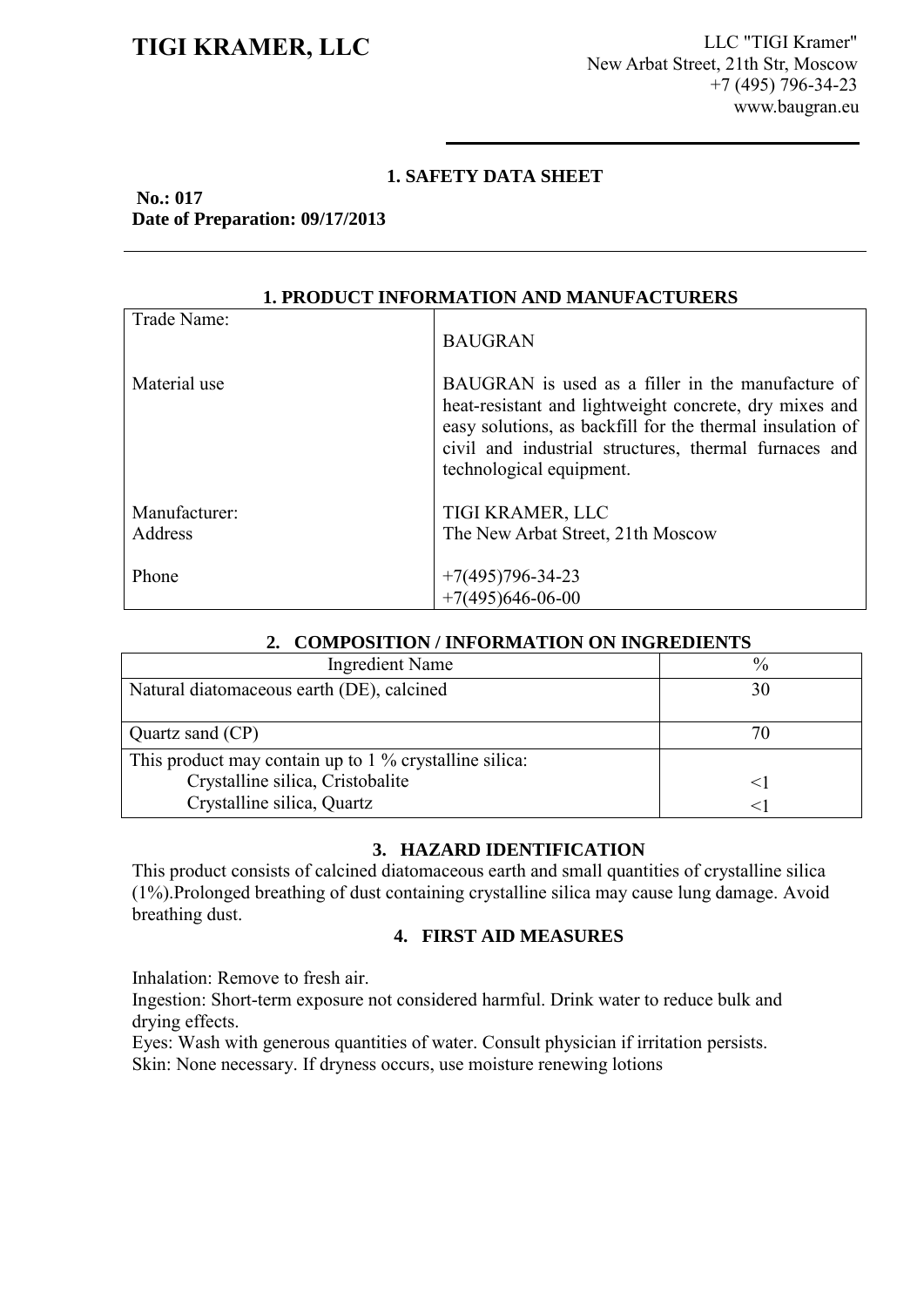**TIGI KRAMER, LLC** LLC LLC TIGI Kramer" New Arbat Street, 21th Str, Moscow +7 (495) 796-34-23 www.baugran.eu

## **5. FIRE FIGHTING MEASURES**

Flammable Class Flashpoint and Method Flammable Limits Autoignition Temperature Extinguishing Media Hazardous Combustion Products Fire Fighting Procedures/ Equipment

.

This material is not flammable Not applicable, the material is not flammable Not applicable, the material is not flammable Not applicable, the material is not flammable Not applicable, the material is not flammable Not applicable, the material is not flammable Not applicable, the material is not flammable

### **6. ADDITIONAL SECURITY MEASURES**

Product is not hazardous for human. Product handling does not cause undesirable consequences. Product is not explosive.

### **7. HANDLING & STORAGE**

- Handling Avoid contact with eyes. Avoid breathing dust. Repair or dispose of broken bags.
- Storage Хранить в сухом помещении вдали от источников тепла, которые могут повредить упаковку.

#### **8. EXPOSURE CONTROLS/ PERSONAL PROTECTION**

| Ventilation     | Control dust within recommended                                 |
|-----------------|-----------------------------------------------------------------|
| Respiratory     | Dust mask is recommended                                        |
| Skin            | No special equipment is needed                                  |
| Eyes & face     | Dust mask and goggles are recommended                           |
| General hygiene | Avoid breathing dust. Avoid contact with eyes. Wash hands after |
|                 | handling and before eating or drinking.                         |

| Appearance, color          | Beige powder         | ph $(8\%$ slurry) | 7,2            |
|----------------------------|----------------------|-------------------|----------------|
| Odor                       | Odorless             | Melting point     | 700-800 °C     |
| Physical state             | Solid                | Flash point       | Not applicable |
| Bulk density Boiling point | $450 \text{ kg/m}^3$ | Flammability      | Not applicable |
|                            | Not applicable       |                   |                |

#### **9**. **PHYSICAL AND CHEMICAL PROPERTIES**